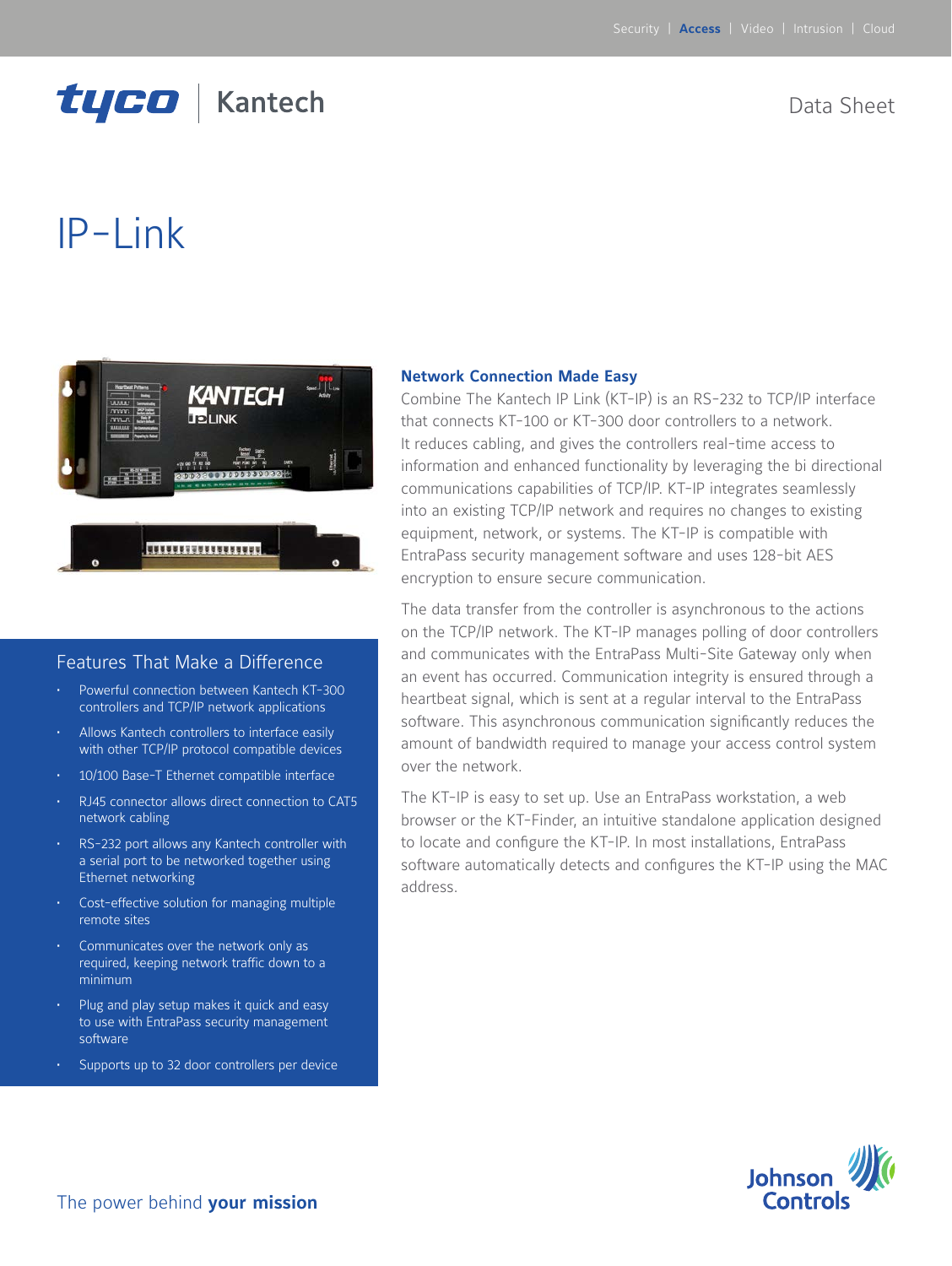

# Specifications

| <b>Physical</b>              |                                                                                           |
|------------------------------|-------------------------------------------------------------------------------------------|
| Weight                       |                                                                                           |
| $KT-IP$                      | 0.6 kg (1.3 lbs)                                                                          |
| KT-IP-PCB                    | 0.18 kg (0.4 lbs)                                                                         |
| $KT-IP=CAB$                  | 1.81 kg (4.0 lbs)                                                                         |
| <b>Dimensions</b>            |                                                                                           |
| $KT-IP$                      | 26.7 x 9.5 x 3.12 cm (10.5 x 3.72 x 1.23 in)                                              |
| KT-IP-PCB                    | 22 x 8.30 x 2.5 cm (8.66 x 3.25 x 1.0 in)                                                 |
| $KT-IP=CAB$                  | 28.4 x 29.7 x 7.8 cm (11.2 x 11.7 x 3.1 in)                                               |
| <b>Communication Ports</b>   | RJ-45 Ethernet 10/100Base-T and RS-232                                                    |
| <b>Communication Speed</b>   | Up to 115200 baud for serial communication                                                |
| Flash ROM                    | 2MB                                                                                       |
| <b>RAM</b>                   | 8 MB                                                                                      |
| Compatibility                | KT-100 and KT-300 door controllers                                                        |
| Number of KT-IP              | Up to 512 KT-IP per Multi-Site Gateway<br>Up to 64 IP Links per EntraPass Special Edition |
| <b>Operational</b>           |                                                                                           |
| EntraPass                    | Version 4.0 and higher                                                                    |
| Environmental                |                                                                                           |
| <b>Operating Temperature</b> | 0°C to 49°C (32°F to 122°F)                                                               |
| Humidity                     | 0 to 85% non-condensing, indoor use only                                                  |
| <b>Electrical</b>            |                                                                                           |
| DC Power Input               | 12 VDC                                                                                    |
| Input Current                | Max: 175 mA, Typical: 125 mA                                                              |
| <b>Regulatory</b>            |                                                                                           |
| Compliance                   | FCC Part 15 Class A, EN55022 (CISPR22), EN55024, CE, C-Tick                               |
| Certifications               | <b>UL294</b>                                                                              |
| Environmental                | RoHS, WEEE                                                                                |